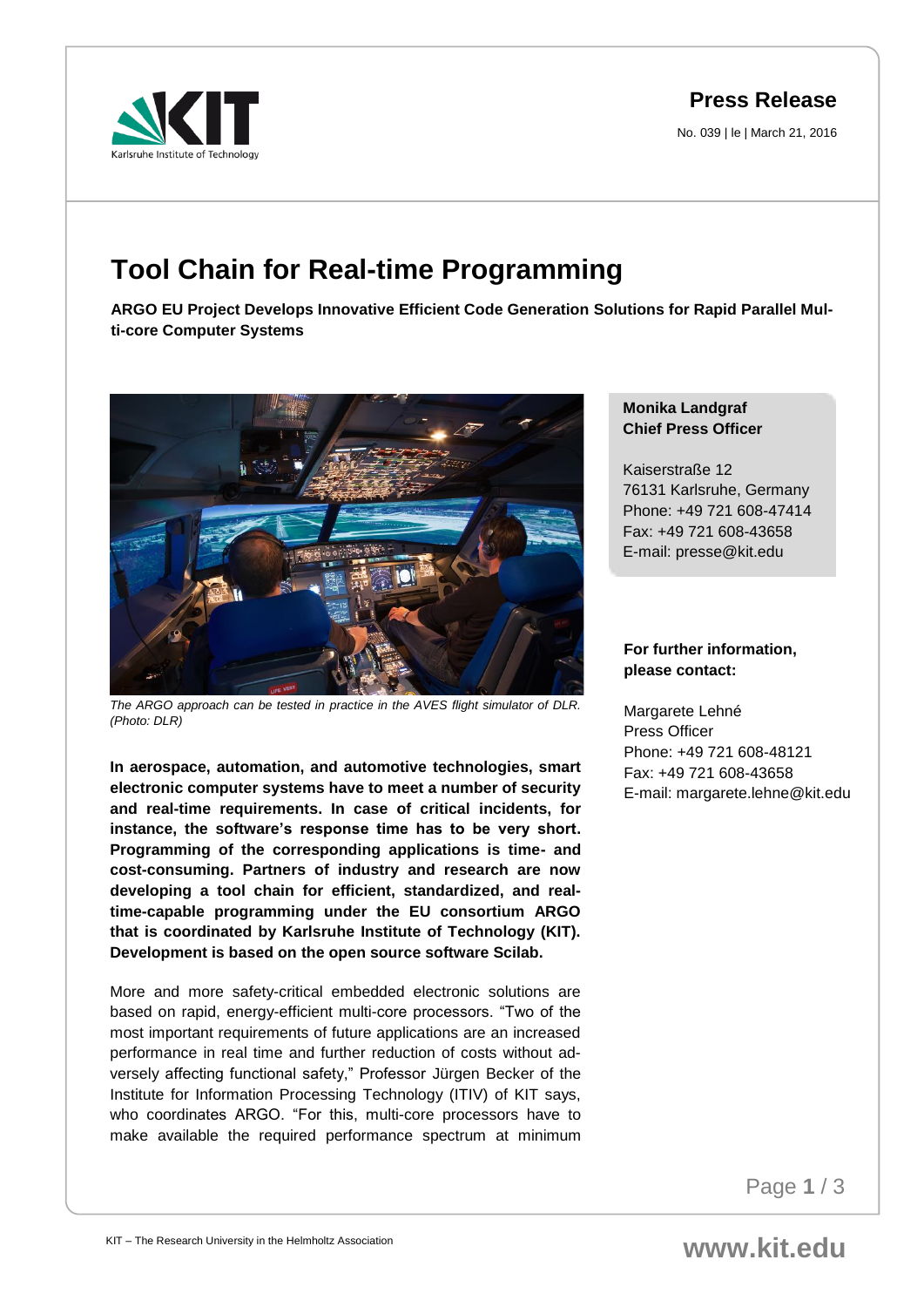

energy consumption in an automated and efficiently programmed manner."

Multi-core systems are characterized by the accommodation of several processor cores on one chip. The cores work in parallel and, hence, reach a higher speed and performance. Programming of such heterogeneous multi-core processors is very complex. Moreover, the programs have to be tailored precisely to the target hardware and to fulfill the additional real-time requirements. The ARGO EU research project, named after the very quick vessel in Greek mythology, is aimed at significantly facilitating programming by automatic parallelization of model-based applications and code generation. So far, a programmer had to adapt his code, i.e. the instructions for the computer, to the hardware architecture, which is associated with a high expenditure and prevents the code from being transferred to other architectures.

"Under ARGO, a new standardizable tool chain for programmers is being developed. Even without precise knowledge of the complex parallel processor hardware, the programmers can control the process of automatic parallelization in accordance with the requirements. This results in a significant improvement of performance and a reduction of costs," Becker says.

In the future, the ARGO tool chain can be used to manage the complexity of parallelization and adaptation to the target hardware in a largely automated manner with a small expenditure. Under the project, real-time-critical applications in the areas of real-time flight dynamics simulation and real-time image processing are studied and evaluated by way of example.

Eight project partners of science and industry cooperate under the project: Apart from KIT, the University of Rennes (France), the Technological Educational Institute of Western Greece, the German Aerospace Center, and the Fraunhofer Institute for Integrated Circuits IIS (Germany) as well as Recore Systems B.V. (the Netherlands), Scilab Enterprises (France), and AbsInt Angewandte Informatik GmbH (Germany) are involved in ARGO. "ARGO – WCETaware Parallelization of Model-based Applications for Heterogeneous Parallel Systems" will be funded by the EU with EUR 3.9 million in the next three years. The project is coordinated by Professor Jürgen Becker, Head of the Institute for Information Processing Technology (ITIV) of KIT.

**For more information, click: <http://www.argo-project.eu/>**